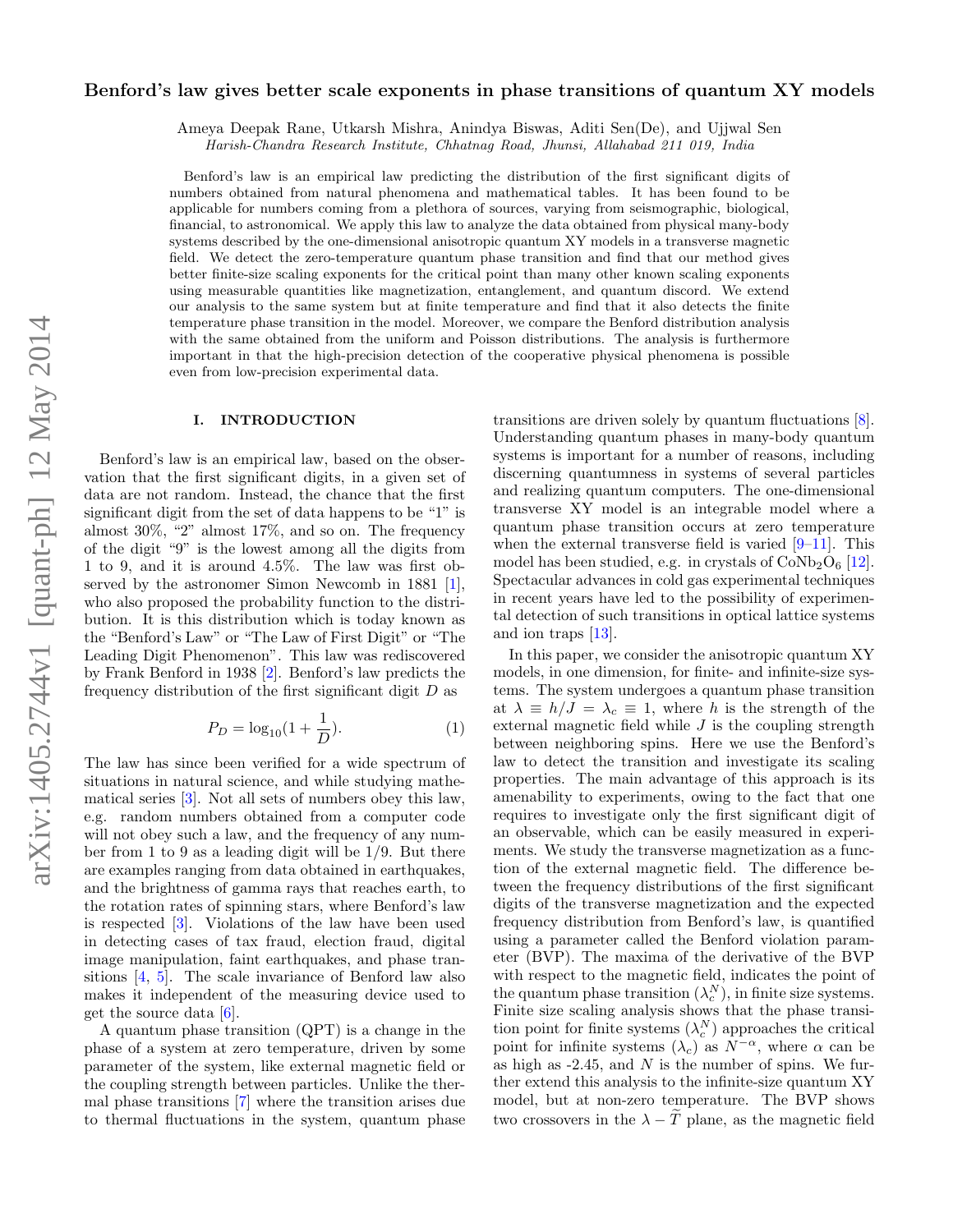is varied across the critical point, where  $\widetilde{T}$  is a scaled temperature. The finite temperature quantum critical region, for unit anisotropy, is contained within the lines  $\widetilde{T} = -0.546(\lambda - \lambda_c)$ , for  $\lambda < \lambda_c$  and  $\widetilde{T} = 0.567(\lambda - \lambda_c)$ , for  $\lambda > \lambda_c$ . Besides, we find that the Benford distribution is not the only distribution which can be used to detect the quantum phase transition. We show that other discrete distributions like the uniform and the Poisson (for a number of values of its parameter) can signal the QPT. We find the scaling exponents of the quantum critical point by using the uniform and the Poisson distributions. We also analyze the effect of changing the distance measure between the observed and predicted probability distributions on the scaling exponents. The distance measures used here are mean deviation, standard deviation, and the Bhattacharya metric [\[14\]](#page-7-12). We find that the analyses using the Benford distribution, in general, provide higher values of the scaling exponents.

The paper is organized as follows. In Sec. [II,](#page-1-0) we briefly discuss the one-dimensional quantum XY models for both finite and infinite systems. Sec. [III](#page-1-1) contains a discussion on the methodology and tools used in the analysis of the data. The detection of phase transition by using the BVP of transverse magnetization and the scaling of quantum critical point for finite size systems is discussed in Sec. [IV.](#page-2-0) Further analysis of the phase space diagram in the finite temperature case for infinite systems is taken up in Sec. [V.](#page-4-0) In Sec. [VI,](#page-5-0) we show that the uniform and the Poisson distributions can also be used to detect a QPT. We compare the results with the ones obtained using the Benford distribution. Finally, we conclude in Sec. [VII.](#page-6-0)

### <span id="page-1-0"></span>II. DESCRIPTION OF THE MODEL

The Hamiltonian of the one-dimensional anisotropic quantum XY model is given by

<span id="page-1-2"></span>
$$
H = \frac{J}{2} \sum_{i=1}^{N} \left[ (1+\gamma)\sigma_i^x \sigma_{i+1}^x + (1-\gamma)\sigma_i^y \sigma_{i+1}^y \right] + h \sum_{i=1}^{N} \sigma_i^z
$$
\n(2)

where  $J$  is the coupling constant,  $h$  is the strength of the transverse magnetic field,  $\gamma$  ( $\neq$  0) is the anisotropy parameter, and  $\sigma$ 's are the Pauli matrices in a system of N quantum spin-1/2 particles. We assume periodic boundary condition. The system undergoes a quantum phase transition from long range antiferromagnetic to paramagnetic phase at  $h/J = 1$  [\[9–](#page-7-8)[11\]](#page-7-9). The model is diagonalizable by applying successive Jordan-Wigner, Fourier, and Bogoliubov transformations [\[9–](#page-7-8)[11\]](#page-7-9). The average transverse magnetization can be calculated for any number of spins at any temperature. The anisotropic quantum XY models for  $\gamma \neq 0$  forms the "Ising universality class". For  $\gamma = 1$ , the Hamiltonian described by Eq. [\(2\)](#page-1-2) is known as the Ising Hamiltonian. For finite spin systems, the transverse magnetization reads

$$
M_z(\lambda, \tilde{\beta}, N) = -\frac{2}{N} \sum_{p=1}^{N/2} \frac{\tanh(\tilde{\beta}\Lambda(\lambda)/2)(\cos(\phi_p) - \lambda)}{\Lambda(\lambda)},
$$
\n(3)

where  $\beta = \frac{1}{kT}$ , k is the Boltzmann constant, T is the absolute temperature,  $\widetilde{\beta} = \beta J$ ,  $\phi_p = \frac{2\pi p}{N}$ , and  $\Lambda(x) =$  $\{\gamma^2 \sin^2(\phi_p) + [x - \cos(\phi_p)]^2\}^{1/2}$ , while for infinite systems, the transverse magnetization is given by

<span id="page-1-3"></span>
$$
M_z(\lambda, \tilde{\beta}) = -\frac{1}{\pi} \int_0^{\pi} d\phi \frac{\tanh(\tilde{\beta}\Lambda(\lambda)/2)(\cos(\phi) - \lambda)}{\Lambda(\lambda)} \tag{4}
$$

where  $\Lambda(x) = \left\{ \gamma^2 \sin^2(\phi) + [x - \cos(\phi)]^2 \right\}^{1/2}$ . The two site correlation functions can also be calculated analytically for this model for both finite and infinite lattice sizes at any temperature. The nearest neighbor diagonal correlations can be expressed in terms of a correlator,  $G(R, \lambda)$ , through

$$
C_{xx}(\lambda) = G(-1, \lambda), C_{yy}(\lambda) = G(1, \lambda), \tag{5}
$$

and

$$
C_{zz}(\lambda) = [M_z(\lambda)]^2 - G(-1,\lambda)G(1,\lambda),\tag{6}
$$

where  $G(R, \lambda)$ , for infinite lattice size and zero temperature, is given by

$$
G(R,\lambda) = \frac{1}{\pi} \int_{0}^{\pi} d\phi \frac{(\gamma \sin(\phi R) \sin(\phi) - \cos(\phi)(\cos(\phi) - \lambda))}{\Lambda(\lambda)}.
$$
\n(7)

#### <span id="page-1-1"></span>III. BENFORD VIOLATION PARAMETER: THE METHODOLOGY

We now discuss the methodology employed to analyze the data obtained for a given observable by using the Benford violation parameter. The idea of the Benford violation parameter is to characterize an observable in terms of the frequencies of the first significant digits. To do this, we compare it with the expected Benford frequency, and quantify it with a number, which we call the Benford violation parameter.

#### A. Computing the BVP

For an observable  $Q(x)$ , defined in a range [a, b] of x, we sample  $N$  points in the range. Let us denote the minimum and maximum values of the observable in a subinterval  $[a', b']$  comprising of n points, of the total interval [a, b], by  $Q_{\text{min}}$  and  $Q_{\text{max}}$  respectively. Using these two values, we create a set of data for the observable, such that all the values in  $[a', b']$  lie in the range [0, 1] [\[5\]](#page-7-4). The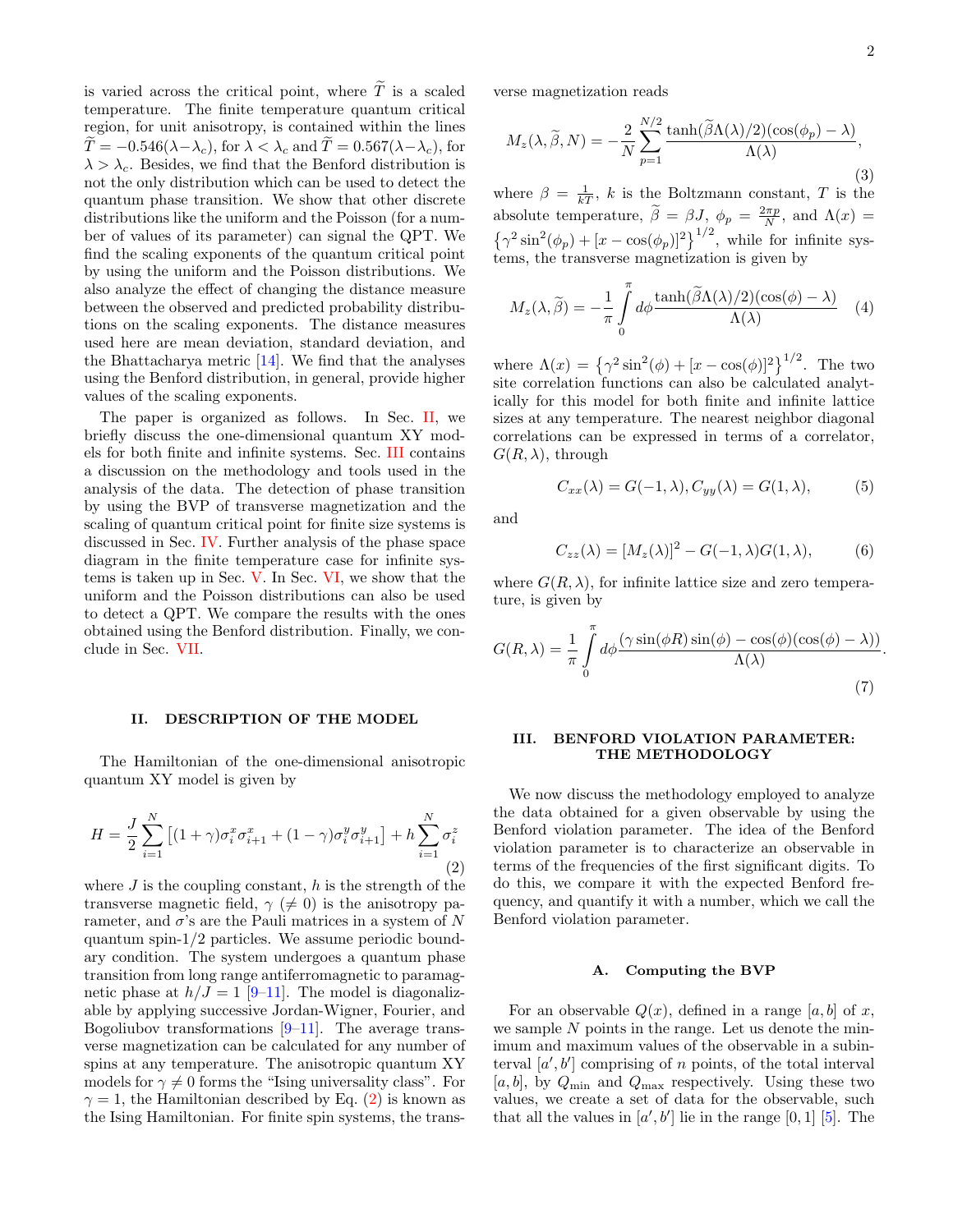new value of Q, "Benford Q", is denoted by  $Q^B$ , and is given by

<span id="page-2-1"></span>
$$
Q^B = \frac{Q - Q_{\min}}{Q_{\max} - Q_{\min}}.\tag{8}
$$

The frequency of the first significant digit to be D, obtained from these new values, is called the "observed" frequency,  $O_D$ , for D=1,...,9. Note that the procedure given in Eq. [\(8\)](#page-2-1) is important to obtain a nontrivial frequency distribution of digits from 1 to 9. The rescaling is necessary, since a distribution varying between 1 and 2, for example, will never have the first significant digit larger than 2. The next step is to compare  $O<sub>D</sub>$  with the expected frequency distribution given by Benford's law, denoted by  $E_D = n \log_{10}(1 + \frac{1}{D})$ . So, for any observable Q, we denote the violation parameter by  $\delta(Q)$ , and define it as

<span id="page-2-2"></span>
$$
\delta(Q) = \sum_{D=1}^{9} \left| \frac{O_D - E_D}{E_D} \right|.
$$
 (9)

This number gives us the variation of the observable with respect to the Benford frequency and we assign this number to the mid-point of the range  $[a', b']$ . The subinterval  $[a', b']$  determines the error of the variable x. Therefore, it should be small compared to the range of the total interval  $[a, b]$ . The number of data points n in this subinterval should be large enough to ensure convergence of the BVP. Note that, lower the value of  $\delta(Q)$ , better is the distribution's conformity with the Benford's law.

## <span id="page-2-0"></span>IV. BENFORD SCALING OF QUANTUM PHASE TRANSITION IN THE TRANSVERSE XY MODEL

In this and the succeeding two sections, we present our main findings regarding the BVP and quantum phase transition in the quantum XY model. The current section deals with the zero temperature behavior, while the succeeding one is for the finite-temperature regime. In the zero temperature case, we first show that the BVP of the transverse magnetization and correlations are able to detect the QPT in this model. We subsequently perform a finite-size scaling analysis on the BVP data of the system, which indicates the possibility of detecting the QPT in finite-sized systems, potentially realized in cold gas experiments. We show that the scaling exponent obtained by using the BVP of  $M_z$  is much higher than the ones obtained by using  $M_z$  itself and several other physical quantities. The analysis points to the following interesting possibility. By using the BVP as an order parameter, a QPT can be detected with high-precision even in finite-sized systems, and even in cases where the observables can be measured in the experiment with a 2, for example, will meve have the first significant digit<br>blarger than 2. The next step is to compare  $O_D$  with the<br>segrect the precision of the step in the system of the system of the denoted by  $E_D = \ln |O_D - E_D|$ . (A) deno



<span id="page-2-3"></span>FIG. 1. (Color online.) The BVP for  $M_z$  and  $C_{xx}$  for the infinite quantum Ising model. There is an abrupt change in the BVP at the QPT point. The axes are dimensionless. The features remain similar for any  $\gamma \neq 0$ .

## A. Detection of QPT

We now compute the BVP for  $M_z$  and  $C_{xx}$  for the infinite quantum XY model. The basic idea involved in Benford analysis for any observable was discussed in the preceding section. To obtain the Benford magnetization,  $M_z^B$ , for a given value of the driving parameter  $\lambda$ , we choose a small interval around  $\lambda$  of width  $\epsilon$ ,  $(\lambda - \epsilon/2, \lambda + \epsilon/2)$ , where  $\epsilon$  is a small number. In this small interval, we choose  $n$  values of the system parameter,  $\lambda$ . Corresponding to those *n* values of the field, we get  $n$  values for the transverse magnetization of the system from Eq.  $(4)$ . From this set of data for magnetization, the normalized Benford transverse magnetization is obtained by using Eq. [\(8\)](#page-2-1). To get the violation parameter for  $M_z$ , we then find the corresponding  $O_D$ 's and subsequently use Eq. [\(9\)](#page-2-2). The same analysis is performed in the entire range of  $\lambda$ . The entire procedure is repeated for the calculation of BVP of  $C_{xx}$ . We find that away from the quantum critical point  $(\lambda_c = 1)$ , the BVP is almost constant and changes little as we change  $\lambda$  (see Fig. [1\)](#page-2-3). However, as we move towards the quantum phase transition, we see a very sharp transverse movement in the BVP at  $\lambda_c = 1$ . From Fig. [1,](#page-2-3) it can be seen that the BVP of both  $M_z$  and  $C_{xx}$  detect the quantum phase transition in the model. We have checked that the BVP of other two-site correlators, including two-site entanglement, can also detect the QPT in this model.

#### B. Finite-size scaling

By virtue of the current advances in cold gas experimental techniques, one can now engineer finite quantum spin systems in laboratories [\[13\]](#page-7-11). It is therefore impor-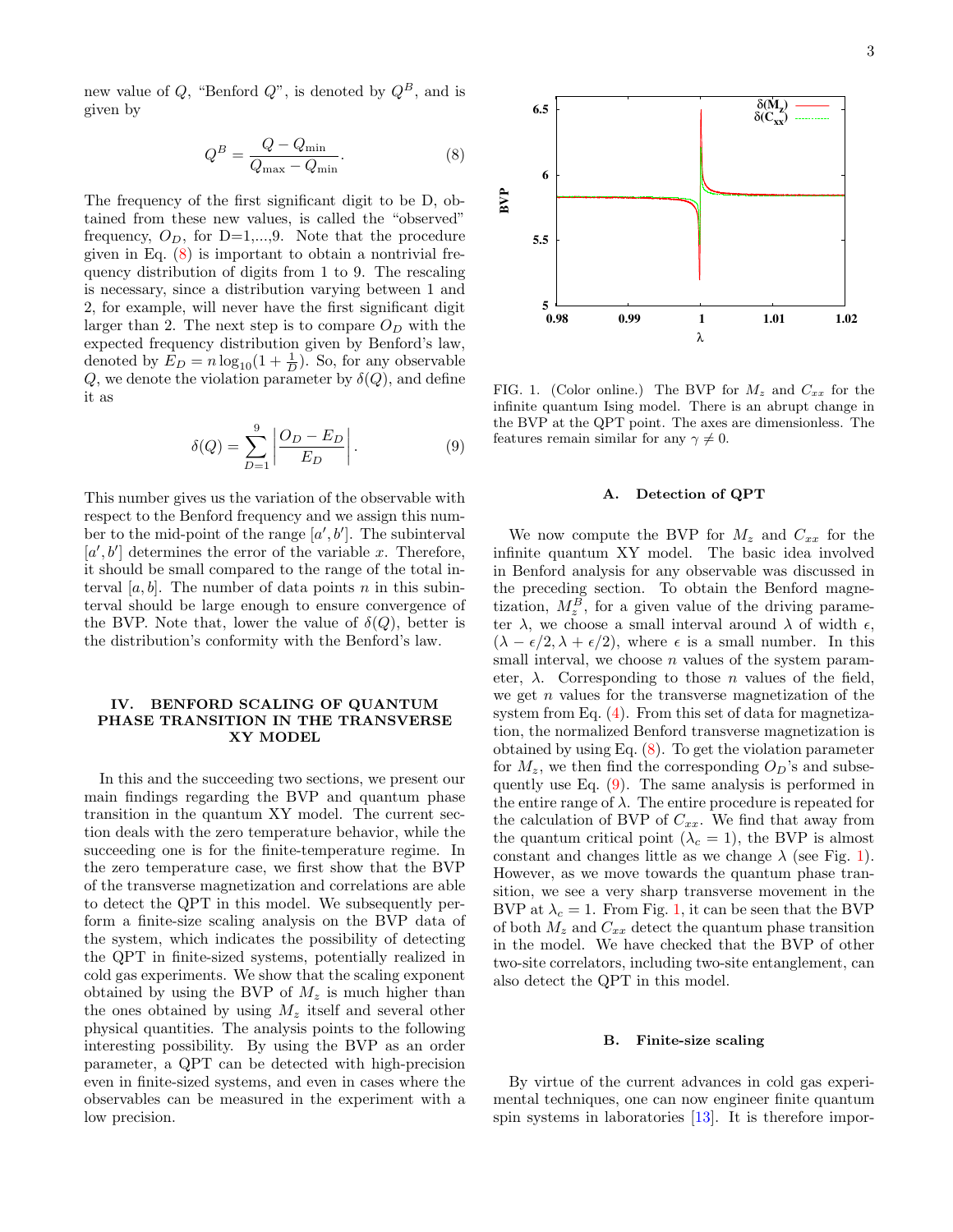

<span id="page-3-1"></span>FIG. 2. (Color online.) BVP of transverse magnetization,  $\delta(M_z)$ , with respect to the external magnetic field, with the legends indicating the number of spins. The violation of Benford's law increases as one moves from the magnetically ordered state for  $\lambda < \lambda_c$ , to the paramagnetic state for  $\lambda > \lambda_c$ . The inset shows the scaling of the critical point  $(\lambda_c^N)$  with the system size  $N$ . The data points for the figure in the inset are obtained by using the method illustrated in Fig. [3,](#page-3-0) to get the maximum in the derivative of  $\delta(M_z)$  with respect to  $\lambda$ . The critical point  $\lambda_c^N$  approaches  $\lambda_c$  as  $N^{-2.06}$ . All axes are dimensionless, except the horizontal one in the inset, which is in ln of the number of spins. The plots and the results are for  $\gamma = 0.5$ , which remains similar any  $\gamma \neq 0$ .

tant to study the QPT point and its scaling with increasing system sizes for finite systems. In our finite-size analysis, we have taken the range of  $\lambda$  to be [0.8, 1.2] (see Fig. [2\)](#page-3-1). The plot shows the BVP as a function of  $\lambda$  for different system sizes. We have considered systems of finite (periodic) chains consisting of  $N$  spins, with  $N = 14, 20, 24, 30, 34, 40$ . The convergence of the BVP is ensured by taking a sufficient number of sample points in each subinterval of  $\lambda$ . Note that the BVP has a large transverse movement around the quantum critical point. The variation of Benford magnetization with  $\lambda$  is similar to the variation of transverse magnetization itself with  $\lambda$  around the QPT. It can be readily seen from Fig. [2](#page-3-1) that the derivative of Benford magnetization with  $\lambda$  will peak at the point of QPT, as the curvature of the BVP changes from concave to convex there. Therefore, it is important to find the derivative of BVP with respect to  $\lambda$ . The curves in Fig. [2](#page-3-1) look quite smooth from a distance, but a closer inspection reveals fluctuations in the curves. However, it is quite evident that the curvatures of the curves change from concave to convex, around the point of QPT. Four fixed points are required to draw such a curve. Therefore, we fit a cubic polynomial to the data for BVP in the appropriate range of  $\lambda$ , for a fixed N, using the method of least squares and find the exact point where the derivative has a maximum. The value of  $\lambda$  corresponding to this maxima is the predicted point of QPT for the partic- **5**



<span id="page-3-0"></span>FIG. 3. (Color online.) A cubic polynomial  $f(x)$  is fitted to  $\delta(M_z)$ , for  $N = 30$ , in the appropriate range of  $\lambda$ , using the method of least squares. The constants of  $f(x)$  have an error of the order of 0.02%. The point of QPT, marked in the figure at  $\lambda = 0.9830$ , is predicted in this finite system for the considered order parameter, and corresponds to the maxima of  $f'(x)$ . All axes are dimensionless. Note that the two curves, for  $\delta(M_z)$  and  $f(x)$  have merged with each other. Here,  $\gamma = 0.5$ .

ular system size  $N$  and the particular order parameter considered. We denote this value of  $\lambda$  by  $\lambda_c^N$ . We have performed this analysis for  $N = 14, 20, 24, 30, 34, 40$ . In Fig. [3,](#page-3-0) we present a summary of this analysis for  $N = 30$ . In the inset of Fig. [2,](#page-3-1) we plot  $\ln(\lambda_c - \lambda_c^N)$  with respect to  $\ln N$ . We find that a straight line fits the plot, which we find via the method of least squares. Exponentiating the equation of the straight line, for  $\gamma = 0.5$ , we obtain that  $\lambda_c^N$  approaches  $\lambda_c$  as  $N^{-2.06}$  i.e.

$$
\lambda_c^N = \lambda_c + kN^{-2.06}.\tag{10}
$$

The error associated with the estimation of the scaling exponent is of the order of 0.5%. The scaling exponent found using the Benford magnetization is much higher than many other known scaling exponents for this model. In particular, the scaling exponents for transverse magnetization, fidelity, concurrence, quantum discord, and shared purity are significantly lower  $[7, 15-17]$  $[7, 15-17]$  $[7, 15-17]$ . In Fig. [4,](#page-4-1) we plot the scaling of the critical point  $\lambda_c^N$  with N for three values of the anisotropy parameter  $\gamma$ . The scaling exponents for  $\gamma = 0.1, 0.5,$  and 1.0 are -2.14, -2.06, and -2.10 respectively.

Note that the procedure for Benford analysis described in this paper is not unique. We compare two frequency distributions, one of which is obtained from Benford's law and the other is obtained theoretically or experimentally from a natural phenomenon. The distance between the two distributions is quantified by a number obtained by using a measure. The choice of this measure is not unique. We have reported the results until now by using the mean deviation as our distance measure. But now we also use the standard deviation and the Bhat-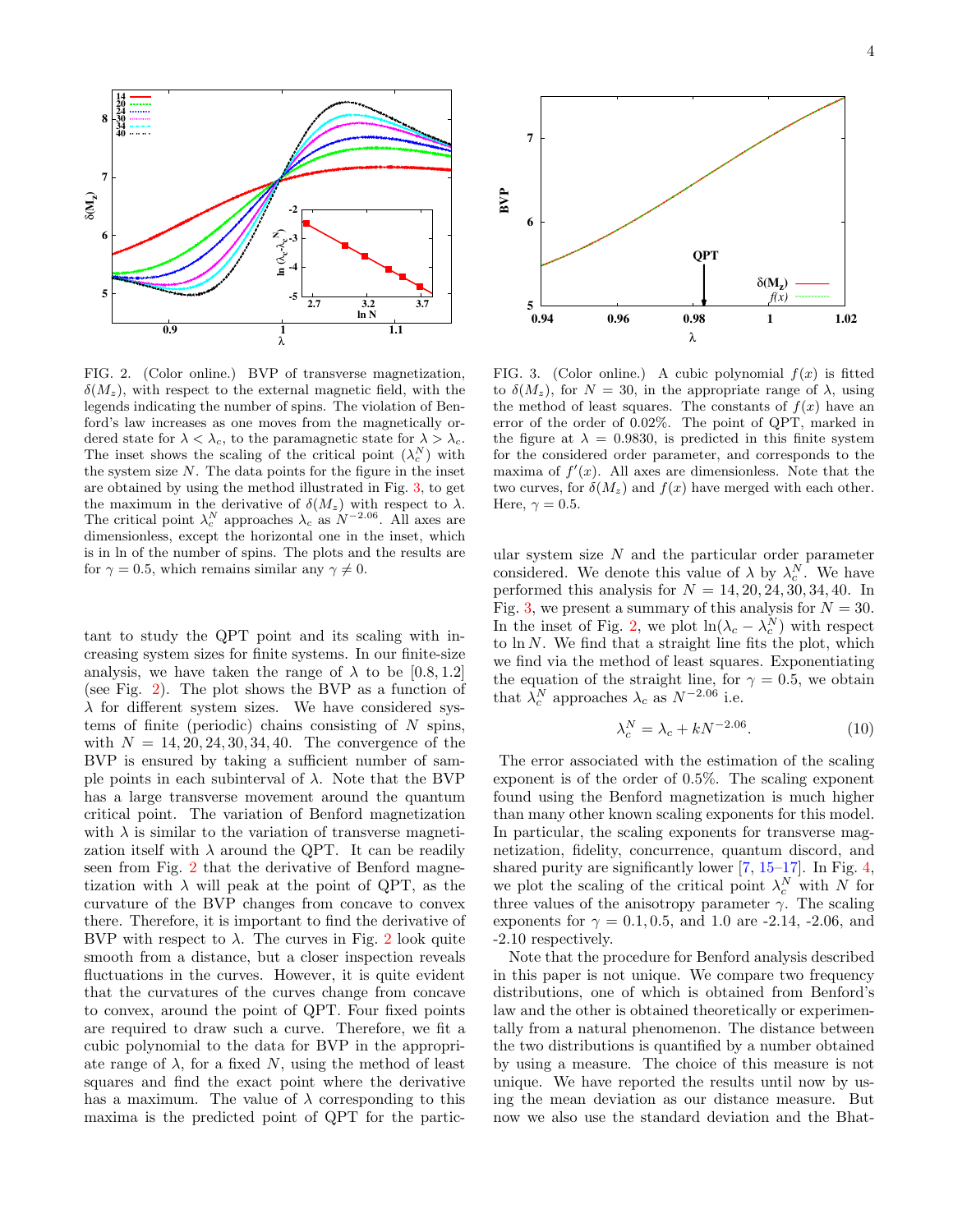

<span id="page-4-1"></span>FIG. 4. (Color online.) The scaling of the critical point  $\lambda_c^N$ with  $N$  for three values of the anisotropy parameter. The scaling exponents for  $\gamma = 0.1, 0.5,$  and 1.0 are -2.14, -2.06, and -2.10 respectively. Note that the lines are almost parallel to each other. The vertical axis is dimensionless, while the horizontal one is in ln of the number of spins.



<span id="page-4-2"></span>FIG. 5. (Color online.) The scaling of the critical point  $\lambda_c^N$ with  $N$ . The Benford distribution has been used in conjunction with the mean deviation (1), standard deviation (2), and Bhattacharya distance (3), to analyze the data for transverse magnetization. The scaling exponents for  $(1)$ ,  $(2)$ , and  $(3)$ are -2.06, -2.20, and -2.45 respectively. The vertical axis is dimensionless, while the horizontal one is in ln of the number of spins. Here,  $\gamma = 0.5$ .

tacharya metric [\[14\]](#page-7-12) to quantify the distance between two frequency distributions. So, for any observable Q, we define the violation parameter  $\delta(Q)_{sd}$ , using the concept of standard deviation, as

$$
\delta(Q)_{sd} = \frac{1}{3} \sqrt{\sum_{D=1}^{9} (O_D - E_D)^2}.
$$
 (11)

The violation parameter  $\delta(Q)_{Bd}$ , corresponding to the

Bhattacharya metric, can be defined as

$$
\delta(Q)_{Bd} = -\ln \sum_{D=1}^{9} \sqrt{O_D E_D}.
$$
 (12)

We observe that the Benford distribution, combined with any of these measures, to discriminate the observed and expected frequency distributions, applied to data obtained for  $M_z$  or  $C_{xx}$ , can be used to detect the QPT point for the infinite quantum XY model. We extend the analysis to finite-sized systems and obtain the scaling exponents. In Fig. [5,](#page-4-2) we plot the scaling of the critical point  $\lambda_c^N$  with N, using the Benford distribution in conjunction with the mean deviation, standard deviation, and the Bhattacharya distance, to analyze the data for transverse magnetization. We find that the scaling exponents are affected by the choice of the measure quantifying the violation parameter. The scaling exponents, for  $\gamma = 0.5$ , obtained by using the mean deviation, standard deviation, and the Bhattacharya distance are -2.06, -2.20, and -2.45 respectively. This shows that the Bhattacharya metric provides a better scaling among the considered metrics for the Benford distribution.

# <span id="page-4-0"></span>V. PHASE TRANSITION AT FINITE TEMPERATURE

In this section, we discuss the finite temperature phase transition in the quantum XY model. A quantum phase transition is a phase transition at zero temperature driven by quantum fluctuations. But zero temperature is a theoretical concept which cannot be reached in experiments. However, current cooling methods enable one to reach temperatures of a few nanoKelvin. Therefore, it is important to study the status of the phase transition considered in the preceding section at very low temperatures, in the presence of both quantum and thermal fluctuations. In the finite temperature quantum XY model, the system crosses over from the magnetically ordered region to the quantum critical region and then to the paramagnetic region as the field is varied at a fixed finite temperature [\[8,](#page-7-7) [18,](#page-7-15) [19\]](#page-7-16).

We consider an infinite system at a finite but very low temperature. The transverse magnetization of the system is calculated using Eq. [\(4\)](#page-1-3) as a function of the driving parameter and temperature. In Fig. [6,](#page-5-1) we plot the projection of the partial derivative of transverse magnetization with respect to temperature,  $\partial M_z(\lambda, T)/\partial T$ , in the  $\lambda - \tilde{T}$  plane, where  $\tilde{T} = kT/J$ , for  $\gamma = 1$ . The positions of the maxima (yellow) for  $\lambda < \lambda_c$  and minima (white) for  $\lambda > \lambda_c$  form the phase transition lines in the  $\lambda - T$ plane. Note that the temperature is a linear function of the driving parameter at such low temperatures, along the lines of phase transition. In an effort to investigate the Benford approach further and compare it with the established methods of data analysis, like the derivative method given above, we analyze the finite temperature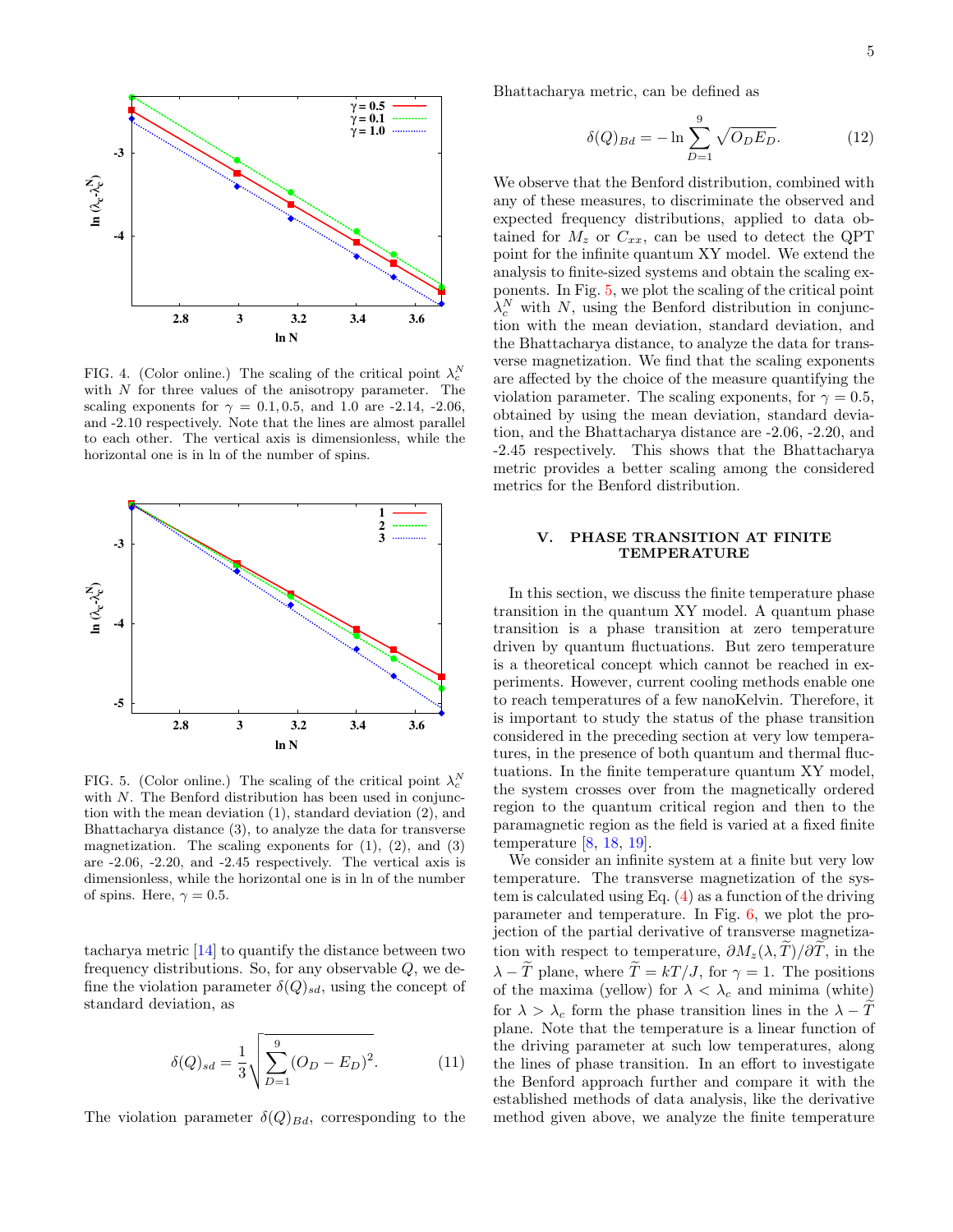

<span id="page-5-1"></span>FIG. 6. (Color online.) Projection of the derivative of transverse magnetization with respect to temperature,  $\partial M_z(\lambda, \tilde{T})/\partial \tilde{T}$ , on the  $\lambda - \tilde{T}$  plane. The  $\tilde{T}$  axis plotted is multiplied by  $10^4$ . The positions of the maxima (yellow) for  $\lambda < \lambda_c$  and minima (white) for  $\lambda > \lambda_c$  form the phase transition lines in the  $\lambda - T$  plane. All quantities plotted are dimensionless. Here,  $\gamma = 1$ .

data using Benford's law. We calculate the BVP of transverse magnetization  $(\delta(M_z))$ , as a function of the driving parameter for a set of fixed temperatures close to absolute zero. The data obtained turns out to be very similar to that plotted in Fig. [6](#page-5-1) with  $\partial M_z(\lambda, \tilde{T})/\partial \tilde{T}$  replaced by  $\delta(M_z)$ . We plot the exact positions of the maxima and minima on the two panels shown in Fig. [7,](#page-5-2) which turn out to be almost identical. It can be seen that the system undergoes two phase transitions at any fixed finite temperature as the driving parameter is varied. Straight lines are fitted to the obtained data using the method of least squares. The cross-over lines obtained by using the Benford analysis, for  $\gamma = 1$ , are given by the equations

$$
T = -0.546(\lambda - \lambda_c), \quad \lambda < \lambda_c
$$
  
\n
$$
\widetilde{T} = 0.567(\lambda - \lambda_c), \quad \lambda > \lambda_c.
$$
\n(13)

The errors associated with the values of the constants in these equations are of the order of 1%. We therefore find that just like for the zero temperature case, the finite temperature transitions are also easily detected by the experimentally less-demanding Benford analysis.

## <span id="page-5-0"></span>VI. COMPARISON WITH OTHER DISTRIBUTIONS

Let us now revert back to the zero-temperature regime. Since the BVP detects the QPT point, it is natural to ask if the Benford distribution is the only one that is capable of detecting the quantum critical point in the quantum XY model. Therefore, we investigate the problem using a few other discrete frequency distributions. The simplest frequency distribution is the uniform distribution. The frequency of the first significant digit " $D$ " of the uniform



<span id="page-5-2"></span>FIG. 7. (Color online.) The cross-over lines are plotted in the  $(\lambda - \widetilde{T})$  plane. The plots clearly show two phase transitions at finite temperatures at two critical values of the driving parameter. The positions of the maxima and minima are plotted for  $\partial M_z(\lambda, \tilde{T})/\partial \tilde{T}$  in panel (a), and for BVP of transverse magnetization  $(\delta(M_z))$  in panel (b). All quantities plotted are dimensionless. The  $\tilde{T}$ -axes plotted are multiplied by  $10^4$ . The results are for the Ising model ( $\gamma = 1$ ), but they remain similar for any  $\gamma \neq 0$ .

distribution is given by

$$
P_D = \frac{1}{9}.\tag{14}
$$

The other discrete distribution that we consider is the Poisson distribution. The frequency of the first significant digit "D" of the Poisson distribution is given by

$$
P_D = \frac{\kappa^D e^{-\kappa}}{D!} \cdot \frac{1}{N_0},\tag{15}
$$

where the parameter  $\kappa > 0$ . We normalize the distribution by  $N_0$ , in such a way that  $\sum_{D=1}^{9} P_D = 1$ . In Fig. [8,](#page-6-1) we plot the different frequency distributions. Note that for  $\kappa = 1$ , the Poisson distribution is qualitatively similar to the Benford distribution, while for  $\kappa = 10$ , the Poisson distribution is qualitatively similar to the mirror image of the Benford distribution along the  $D = 5$  axis.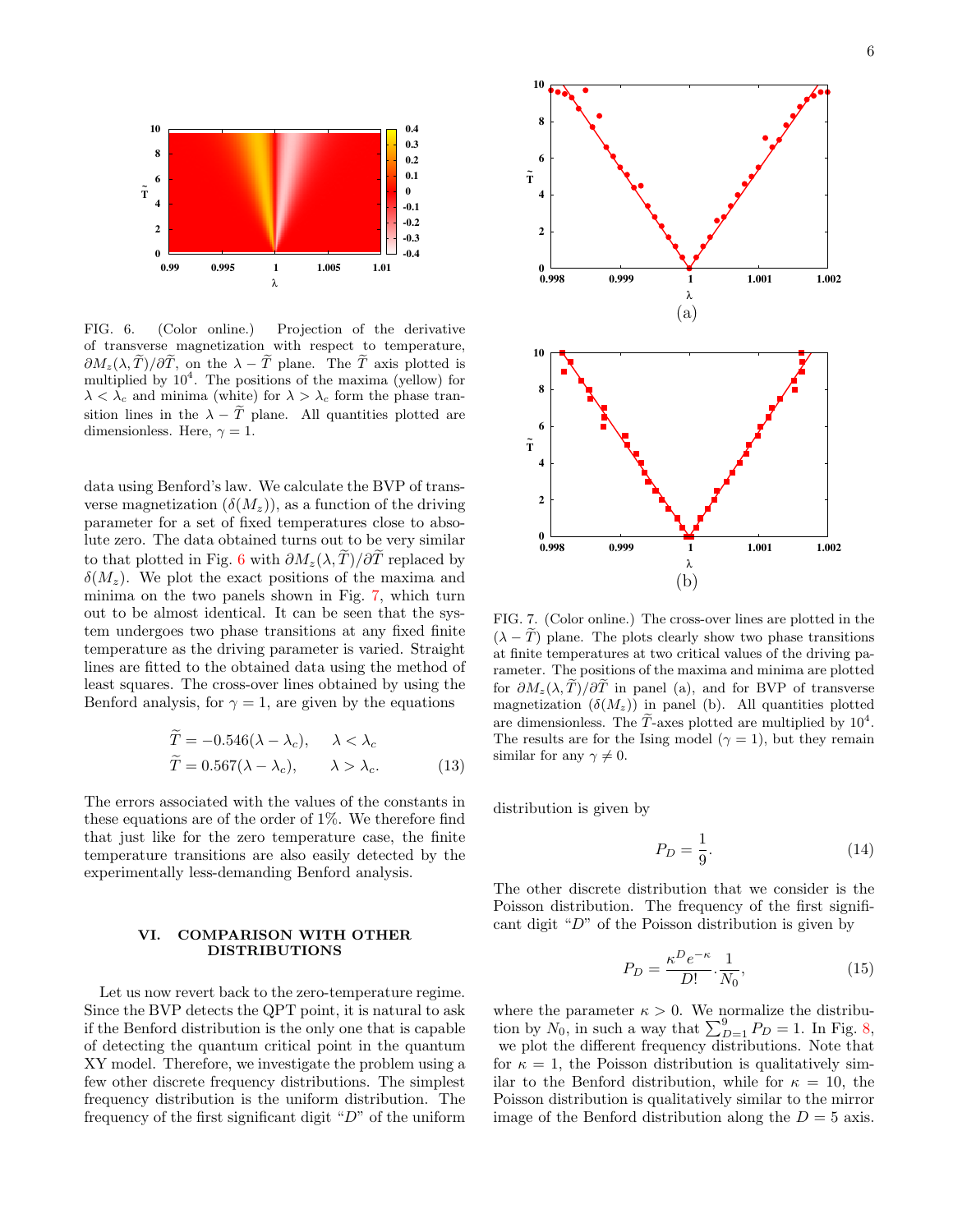

<span id="page-6-1"></span>FIG. 8. (Color online.) Frequency of the first significant digits for the different normalized discrete distributions. Both axes are dimensionless.



<span id="page-6-2"></span>FIG. 9. (Color online.) The scaling of the critical point  $\lambda_c^N$ with  $N$ . The indicated frequency distributions have been used in conjunction with the mean deviation to analyze the data for transverse magnetization. The scaling exponents, for  $\gamma = 0.5$ , using the Benford, uniform, and Poisson ( $\kappa = 1, 5, 10$ ) are -2.06, -1.48, -1.88, -1.27, and -2.24 respectively. The dimensions are as in Fig. [5.](#page-4-2)



<span id="page-6-3"></span>FIG. 10. (Color online.) The scaling of the critical point  $\lambda_c^N$ with  $N$ . The indicated frequency distributions have been used in conjunction with the Bhattacharya distance to analyze the data for transverse magnetization. The scaling exponents, for  $\gamma = 0.5$ , using the Benford, uniform, and Poisson ( $\kappa =$ 1, 5, 10) are -2.45, -1.53, -2.44, -2.28, and -1.87 respectively. The dimensions are as in Fig. [5.](#page-4-2)

The Poisson distribution is bell-shaped for  $\kappa = 5$ . Now, we analyze the theoretical data using the uniform, and the Poisson distributions for  $\kappa = 1, 5, 10$ . We find that any of these distributions in conjunction with any of the three measures, viz. the mean deviation, the standard deviation, or the Bhattacharya distance, when applied to theoretical data for  $M_z$  or  $C_{xx}$  in the infinite quantum XY model, detects the QPT point. However, the signatures of QPT, obtained by using the different distributions for data analysis, are different. While a minimum of the violation parameter is obtained for the uniform distribution (at the QPT), a minimum or a maximum in the derivative of the violation parameter is obtained for the other distributions. This signature is independent of the measure used in the analysis. The data analysis technique is further explored by performing finite-size scaling analysis using the data for transverse magnetization for all the different frequency distributions using the mean deviation and the Bhattacharya distance. We present the results for  $\gamma = 0.5$ . However, the results are qualitatively similar for any  $\gamma \neq 0$ . In Fig. [9,](#page-6-2) we plot the scaling of the critical point  $\lambda_c^N$  with N using all the frequency distributions discussed, in conjunction with the mean deviation. We find that the choice of the frequency distribution affects the scaling exponents. The Poisson distribution with  $\kappa = 10$  gives the highest scaling exponent of -2.24. The scaling exponents obtained by using the Benford, uniform, and Poisson ( $\kappa = 1, 5$ ) distributions are -2.06, -1.48, -1.88, and -1.27 respectively. In Fig. [10,](#page-6-3) we plot the scaling of the critical point  $\lambda_c^N$  with N, again using all the frequency distributions, but now, in conjunction with the Bhattacharya distance. The scaling exponents obtained using the Benford, uniform, and Poisson ( $\kappa = 1, 5, 10$ ) distributions are -2.45, -1.53, -2.44, -2.28, and -1.87 respectively. Note that the scaling exponents obtained using the Benford distribution is among the higher ones for any measure and for any distribution. Therefore, while the procedure for data analysis involving the Benford's law is not unique, there seems to be some evidence that it is one of the better ones, if not the best that can be employed to analyze the given data.

#### <span id="page-6-0"></span>VII. CONCLUSION

The Benford's law seems to be a very efficient tool in analyzing data. Our data analysis and subsequent results, for a quantum mechanical system reinforces the belief. We find that the quantum phase transition in the one-dimensional anisotropic quantum XY models, are efficiently detected by this analysis. The main advantage of this technique is its dependence on only the first significant digit of an observable. This advantage is very important from the point of view of experiments, in which accuracy is not very high.

We have used a number of other discrete frequency distributions along with three different measures to discriminate between frequency distributions. It is seen that